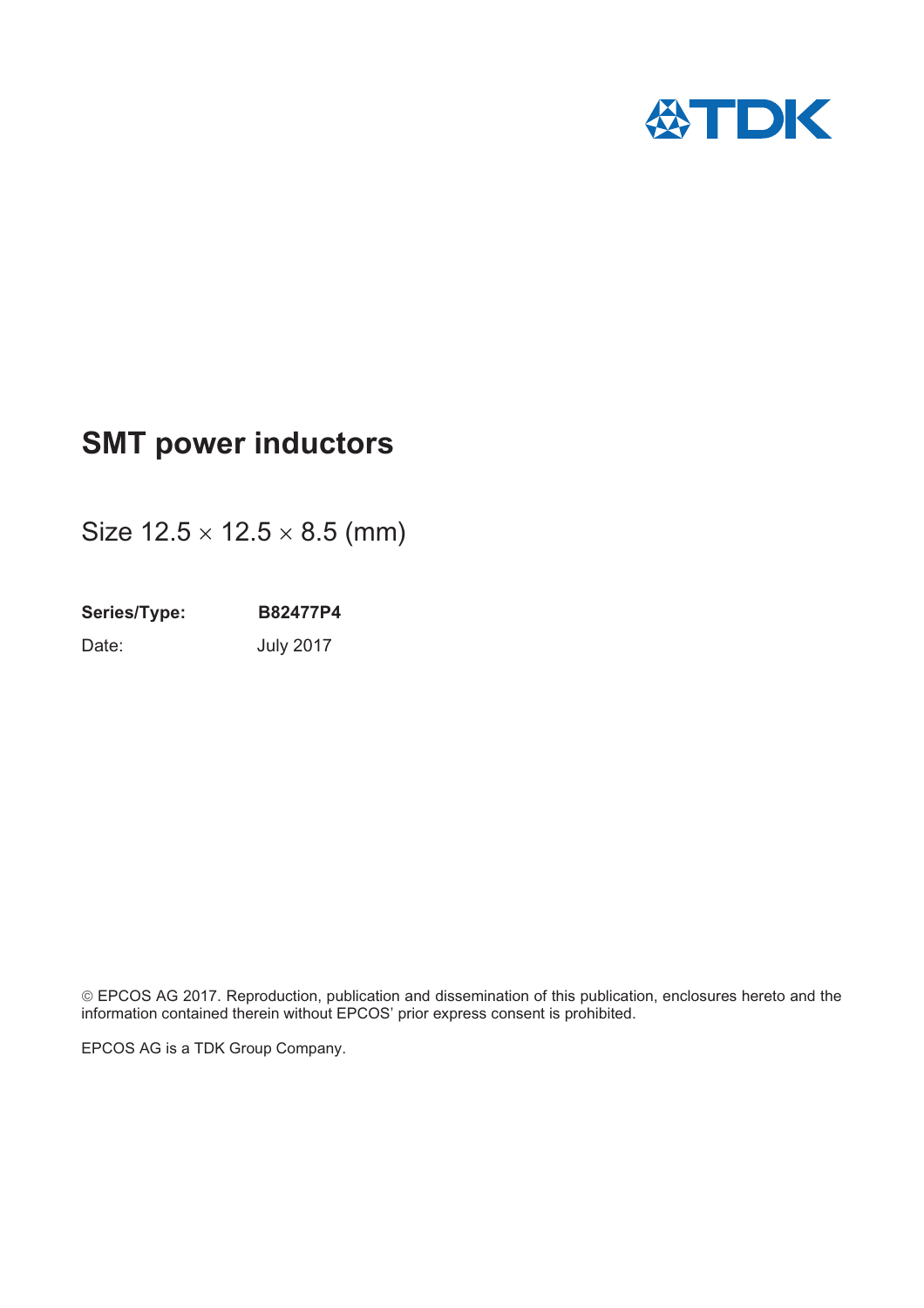

**Size 12.5 x 12.5 x 8.5 (mm)**

**SMD** 

# **Rated inductance 0.82 ... 1000 μH Rated current 0.6 ... 11 A**

# **Construction**

- Ferrite core
- Magnetically shielded
- Winding: enamel copper wire
- Winding soldered to terminals
- Injection molded base

# **Features**

- High mechanical stability
- High rated current, low DC resistance
- Temperature range up to  $+150$  °C
- Suitable for lead-free reflow soldering as referenced in JEDEC J-STD 020D
- Qualified to AEC-Q200
- RoHS-compatible

# **Applications**

- Filtering of supply voltages
- Coupling, decoupling
- DC/DC converters
- Automotive electronics

# **Terminals**

- Base material Cu (L  $\le$  22  $\mu$ H), CuSn6P (L  $>$  22  $\mu$ H)
- Layer composition Ni, Sn (lead-free)
- Electro-plated

# **Marking**

- Marking on component: Manufacturer, L value ( $\mu$ H, coded), manufacturing date (YWWD)
- Minimum data on reel: Manufacturer, ordering code, L value, quantity, date of packing

# **Delivery mode and packing unit**

- 24-mm blister tape, wound on 330-mm  $\varnothing$  reel
- Packing unit: 350 pcs./reel



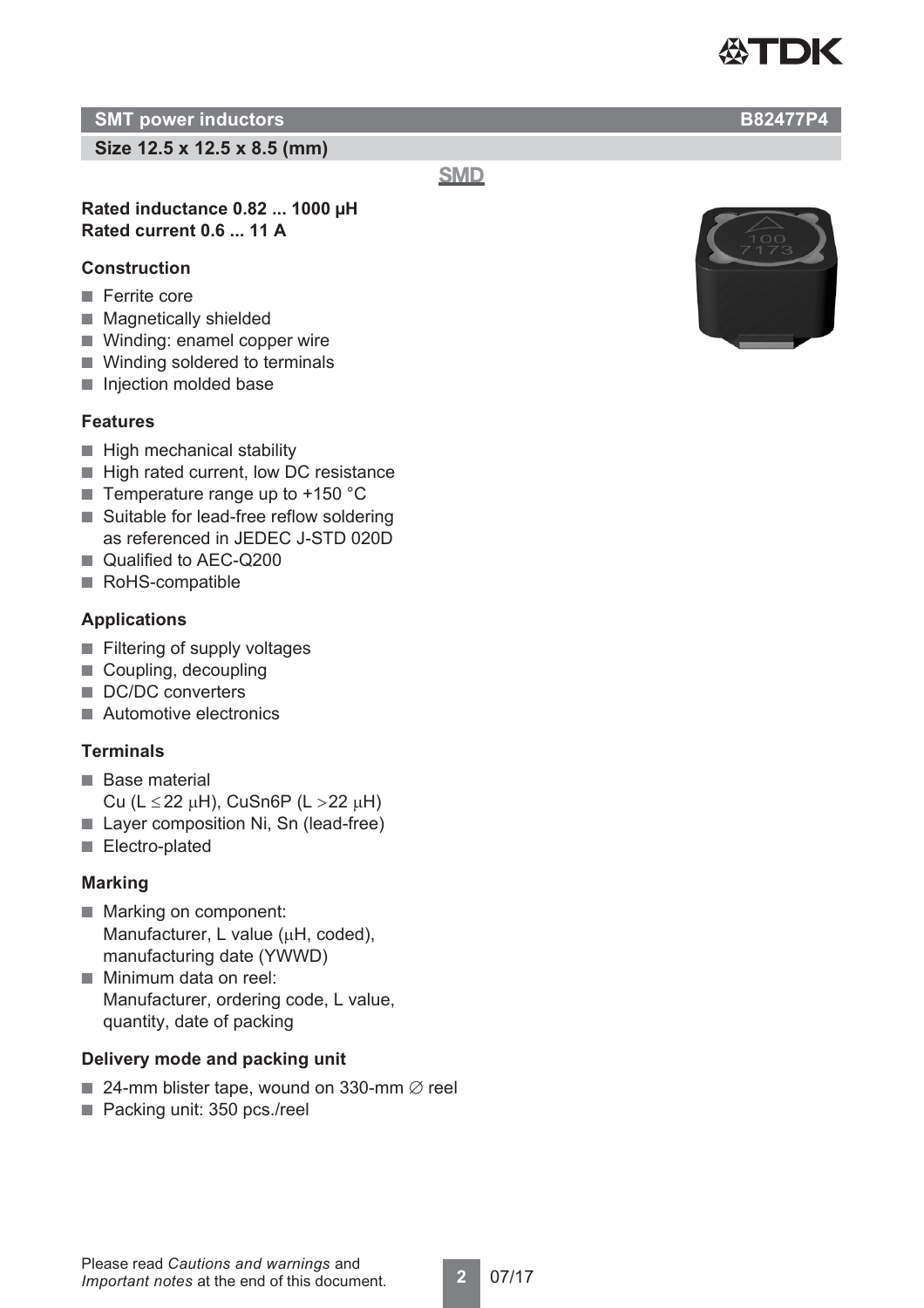

**Size 12.5 x 12.5 x 8.5 (mm)**

**SMD** 

# **Dimensional drawing and layout recommendation**



1) Soldering area

**IND0572-K-E** 

Dimensions in mm

# **Taping and packing**

12.5 max

Blister tape Reel



 $21 \pm 0.5$  $2.5 + 0.5$  $13 + 0.2$  $1.0$ 

 $330 + 1$ 

54

30.4 max. IND0348-6

Dimensions in mm

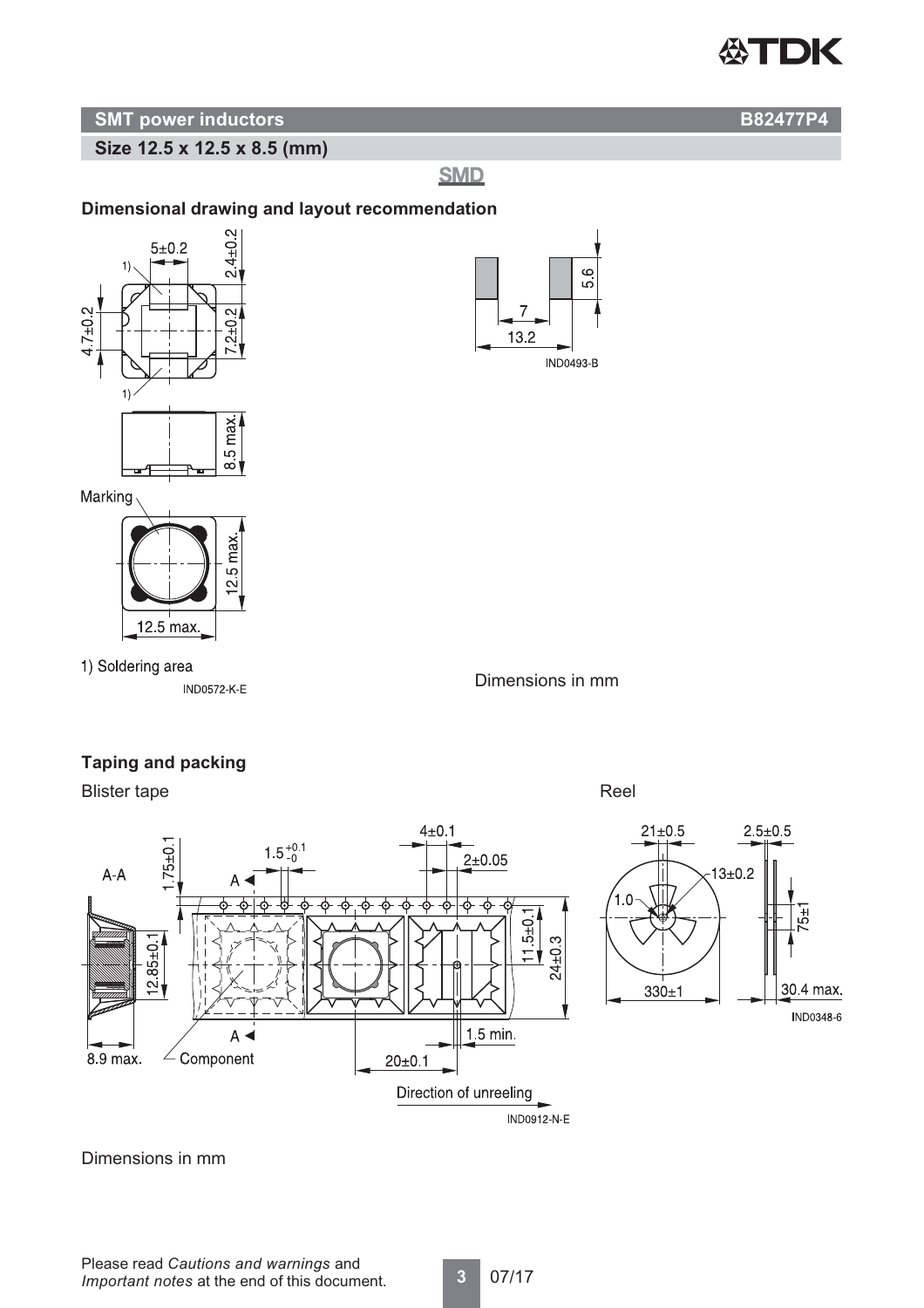

# **Size 12.5 x 12.5 x 8.5 (mm)**

**SMD** 

# **Technical data and measuring conditions**

| Rated inductance $L_R$       | Measured with LCR meter Agilent 4284A at frequency f <sub>1</sub><br>0.1 V, $+20$ °C                                                              |  |  |  |  |
|------------------------------|---------------------------------------------------------------------------------------------------------------------------------------------------|--|--|--|--|
| Operating temperature range  | $-55$ °C $\ldots$ +150 °C                                                                                                                         |  |  |  |  |
| Rated current $I_R$          | Max. permissible DC with temperature increase of $\leq 40$ K<br>at rated temperature                                                              |  |  |  |  |
| Saturation current Isat      | Max. permissible DC with inductance decrease<br>$\Delta L/L_0$ of approx. 10%                                                                     |  |  |  |  |
| DC resistance $R_{DC}$       | Measured at +20 °C                                                                                                                                |  |  |  |  |
| Solderability (lead-free)    | Dip and look method Sn95.5Ag3.8Cu0.7:<br>+(245 $\pm$ 5) °C, (5 $\pm$ 0.3) s<br>Wetting of soldering area $\geq 90\%$<br>(based on IEC 60068-2-58) |  |  |  |  |
| Resistance to soldering heat | +260 °C, 40 s (as referenced in JEDEC J-STD 020D)                                                                                                 |  |  |  |  |
| Climatic category            | 55/150/56 (to IEC 60068-1)                                                                                                                        |  |  |  |  |
| Storage conditions           | Mounted: $-55 °C$ +150 °C<br>Packaged: $-25$ °C  +40 °C, $\leq$ 75% RH                                                                            |  |  |  |  |
| Weight                       | Approx. 4 g                                                                                                                                       |  |  |  |  |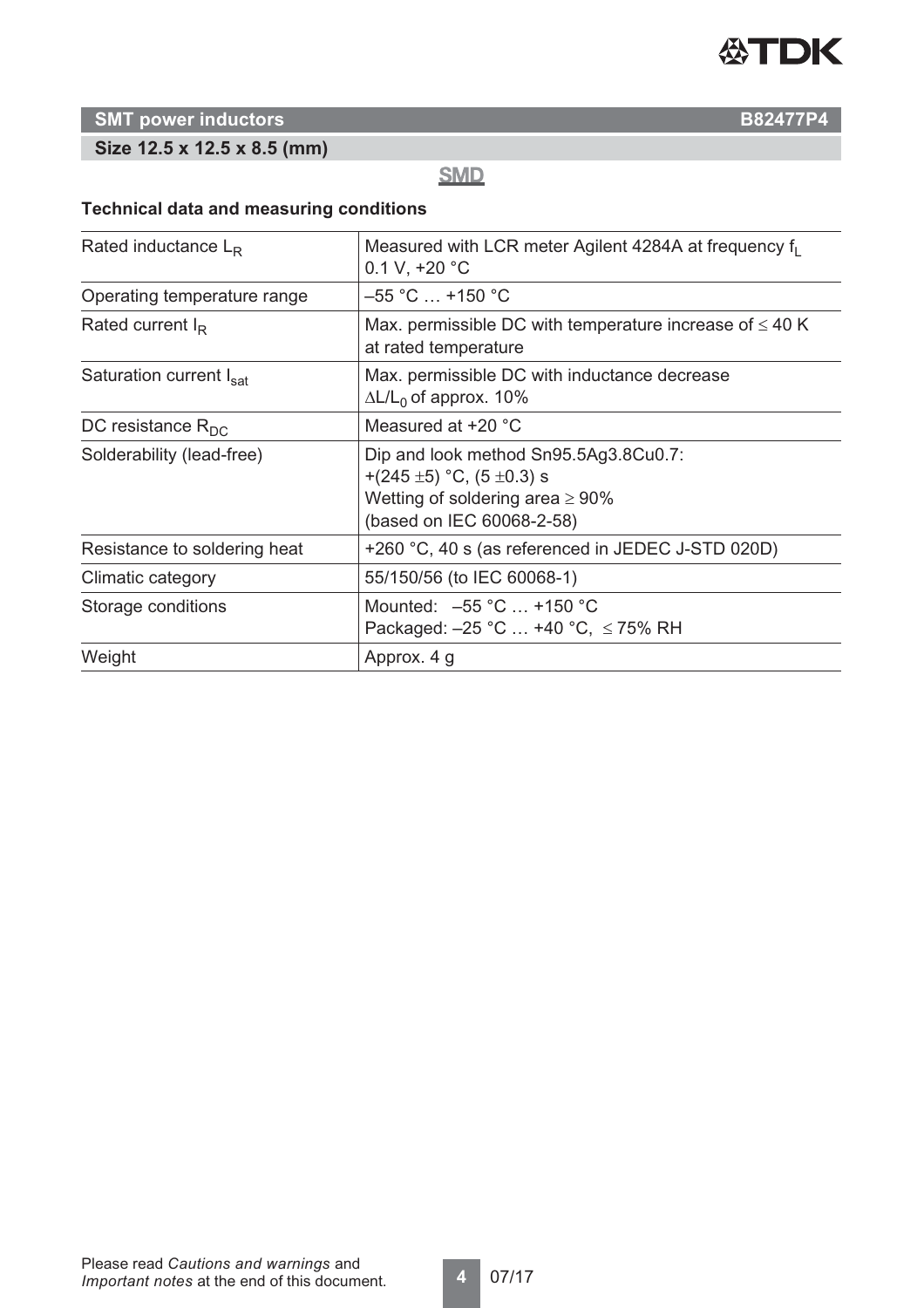

# **Size 12.5 x 12.5 x 8.5 (mm)**

**SMD** 

# **Characteristics and ordering codes**

| $L_{R}$ | Tolerance               | $f_{L}$    | <sup>I</sup> R | $I_{\text{sat,min}}$ | $I_{\text{sat,typ}}$ | $R_{DC,max}$ | $R_{DC,typ}$ | Ordering code   |
|---------|-------------------------|------------|----------------|----------------------|----------------------|--------------|--------------|-----------------|
| $\mu$ H |                         | <b>MHz</b> | A              | A                    | A                    | $\Omega$     | $\Omega$     |                 |
| 0.82    | $\pm 20\% \triangleq M$ | 0.1        | 11.00          | 15.00                | 28.00                | 0.0055       | 0.0039       | B82477P4821M000 |
| 2.0     |                         | 0.1        | 8.90           | 11.00                | 20.50                | 0.0080       | 0.0061       | B82477P4202M000 |
| 3.3     |                         | 0.1        | 8.10           | 9.60                 | 13.50                | 0.0100       | 0.0080       | B82477P4332M000 |
| 3.9     |                         | 0.1        | 8.00           | 9.50                 | 13.10                | 0.0100       | 0.0081       | B82477P4392M000 |
| 4.7     |                         | 0.1        | 7.30           | 8.40                 | 12.00                | 0.0120       | 0.0092       | B82477P4472M000 |
| 5.6     |                         | 0.1        | 7.15           | 8.30                 | 11.00                | 0.0125       | 0.0104       | B82477P4562M000 |
| 6.8     |                         | 0.1        | 6.60           | 7.30                 | 9.85                 | 0.0150       | 0.0111       | B82477P4682M000 |
| 10      |                         | 0.1        | 5.80           | 6.40                 | 8.40                 | 0.0190       | 0.0165       | B82477P4103M000 |
| 15      |                         | 0.1        | 4.80           | 5.20                 | 6.55                 | 0.0285       | 0.0224       | B82477P4153M000 |
| 22      |                         | 0.1        | 4.15           | 4.35                 | 5.65                 | 0.0350       | 0.0305       | B82477P4223M000 |
| 33      |                         | 0.1        | 3.35           | 3.50                 | 4.65                 | 0.0520       | 0.0451       | B82477P4333M000 |
| 47      |                         | 0.1        | 2.80           | 3.00                 | 3.70                 | 0.0670       | 0.0552       | B82477P4473M000 |
| 68      |                         | 0.1        | 2.35           | 2.45                 | 3.50                 | 0.0980       | 0.0826       | B82477P4683M000 |
| 82      |                         | 0.1        | 2.10           | 2.25                 | 2.72                 | 0.1200       | 0.0921       | B82477P4823M000 |
| 100     |                         | 0.1        | 1.87           | 1.95                 | 2.55                 | 0.1380       | 0.1250       | B82477P4104M000 |
| 150     |                         | 0.1        | 1.61           | 1.70                 | 2.14                 | 0.1850       | 0.1590       | B82477P4154M000 |
| 220     |                         | 0.1        | 1.24           | 1.35                 | 1.73                 | 0.3050       | 0.2680       | B82477P4224M000 |
| 330     |                         | 0.1        | 1.02           | 1.15                 | 1.32                 | 0.4600       | 0.4110       | B82477P4334M000 |
| 470     |                         | 0.1        | 0.86           | 0.95                 | 1.21                 | 0.6400       | 0.5740       | B82477P4474M000 |
| 680     |                         | 0.1        | 0.69           | 0.78                 | 1.02                 | 1.0500       | 0.8450       | B82477P4684M000 |
| 1000    |                         | 0.1        | 0.60           | 0.65                 | 0.85                 | 1.3800       | 1.2650       | B82477P4105M000 |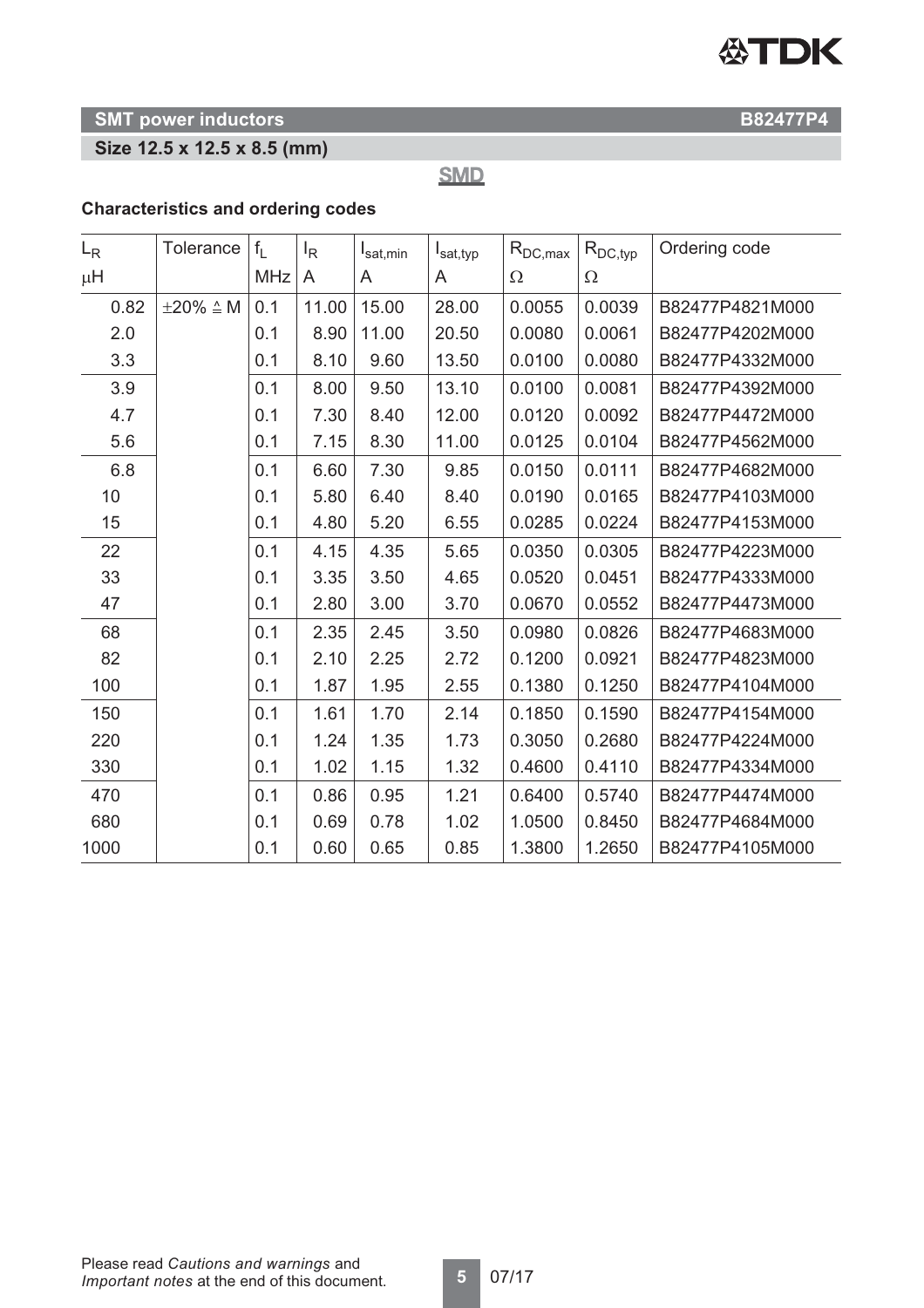

# **Size 12.5 x 12.5 x 8.5 (mm)**

# **SMD**

**Impedance |Z| versus frequency f** measured with impedance analyzer Agilent 4294A, typical values at +20 °C



**Current derating Iop/IR versus ambient temperature TA** (rated temperature  $T_R = +105$  °C)



**Inductance L versus DC load current I<sub>DC</sub>** measured with LCR meter Agilent 4275A, typical values at +20 °C

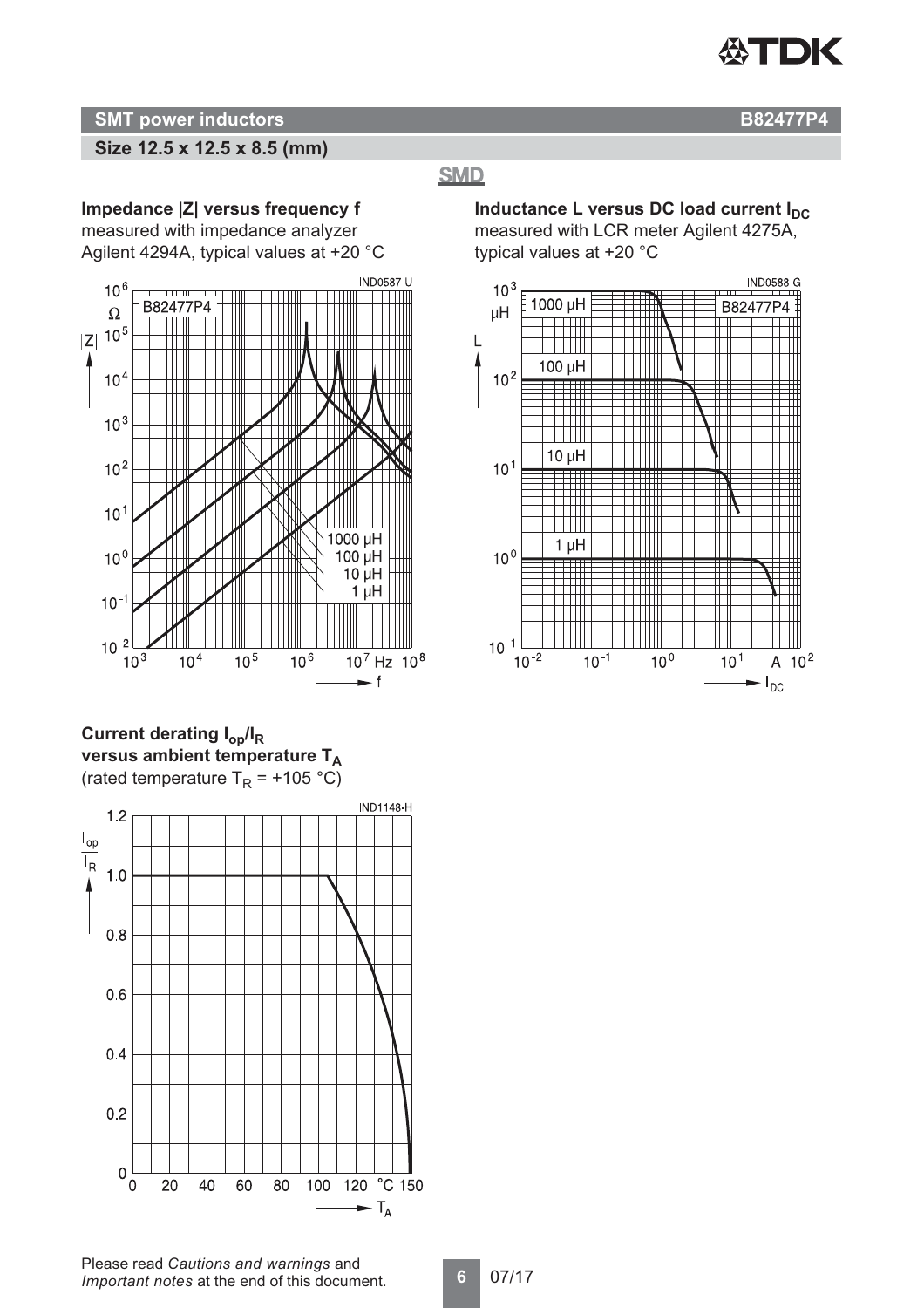

#### **Cautions and warnings**

- Please note the recommendations in our Inductors data book (latest edition) and in the data sheets.
	- Particular attention should be paid to the derating curves given there.
	- The soldering conditions should also be observed. Temperatures quoted in relation to wave soldering refer to the pin, not the housing.
- If the components are to be washed varnished it is necessary to check whether the washing varnish agent that is used has a negative effect on the wire insulation, any plastics that are used, or on glued joints. In particular, it is possible for washing varnish agent residues to have a negative effect in the long-term on wire insulation.

Washing processes may damage the product due to the possible static or cyclic mechanical loads (e.g. ultrasonic cleaning). They may cause cracks to develop on the product and its parts, which might lead to reduced reliability or lifetime.

- The following points must be observed if the components are potted in customer applications:
	- Many potting materials shrink as they harden. They therefore exert a pressure on the plastic housing or core. This pressure can have a deleterious effect on electrical properties, and in extreme cases can damage the core or plastic housing mechanically.
	- It is necessary to check whether the potting material used attacks or destroys the wire insulation, plastics or glue.
	- The effect of the potting material can change the high-frequency behaviour of the components.
- Ferrites are sensitive to direct impact. This can cause the core material to flake, or lead to breakage of the core.
- Even for customer-specific products, conclusive validation of the component in the circuit can only be carried out by the customer.

#### **Display of ordering codes for EPCOS products**

The ordering code for one and the same product can be represented differently in data sheets, data books, other publications and the website of EPCOS, or in order-related documents such as shipping notes, order confirmations and product labels. **The varying representations of the ordering codes are due to different processes employed and do not affect the specifications of the respective products**. Detailed information can be found on the Internet under www.epcos.com/orderingcodes.